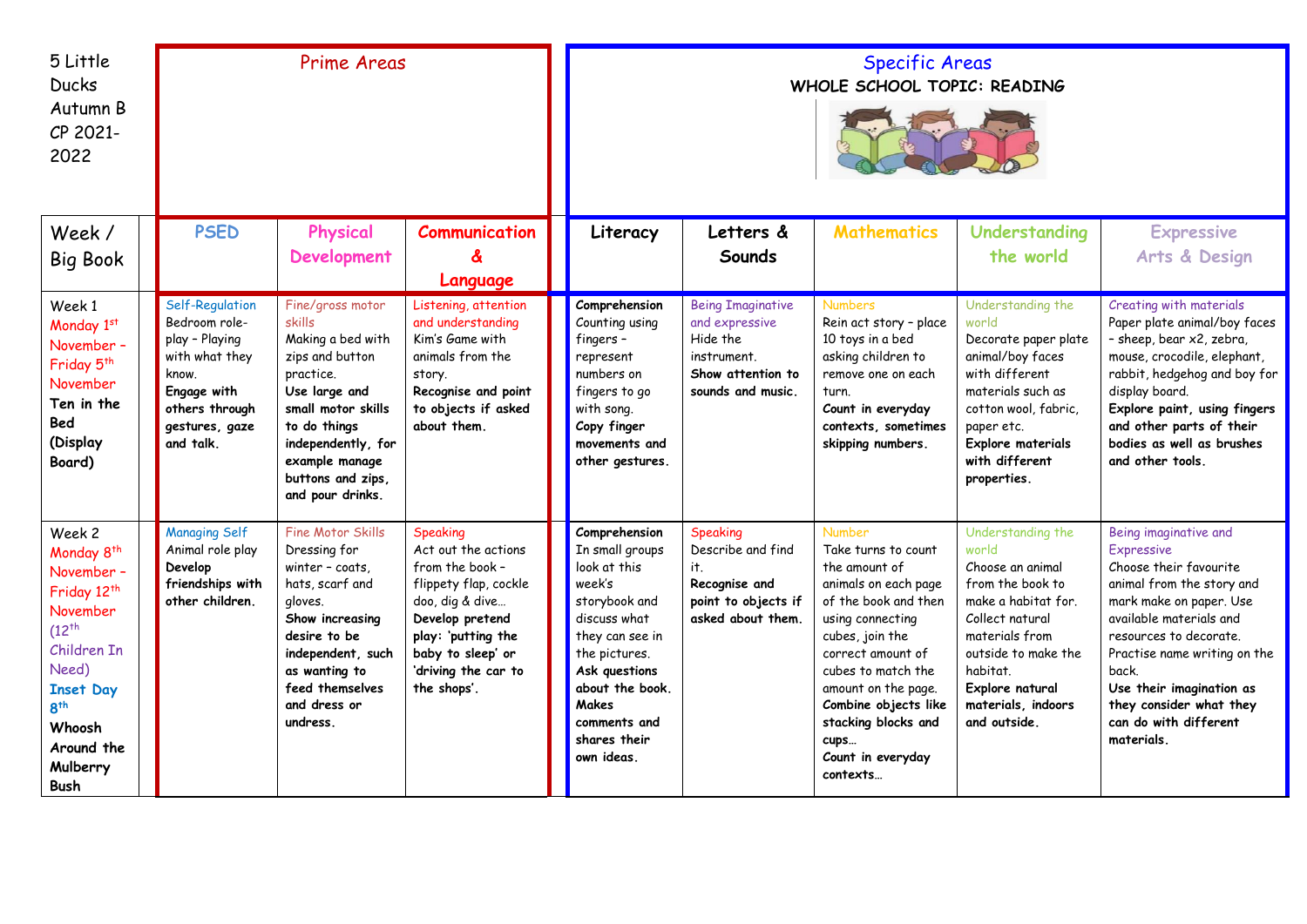| Week 3<br>Monday 15 <sup>th</sup><br>November -<br>Friday 19th<br>November<br>Chocolate<br>Mousse for<br>Greedy<br>Goose                                                     | Self-Regulation<br>Kitchen/home,<br>role-play area.<br>Engage with<br>others through<br>gestures, gaze<br>and talk.                                     | <b>Gross Motor Skills</b><br>Using whisks mix<br>and make<br>chocolate mousse<br>for snack in<br>groups.<br>Explore different<br>materials and<br>tools.                                                                                     | Speaking<br>Talk about the<br>emotions of the<br>characters in the<br>books. Look, read the<br>emotion books, and<br>talk about what<br>makes them happy,<br>sad<br>Start to say how<br>they are feeling,<br>using words as well<br>as actions.                                                                                | Comprehension<br>Rhyming soup -<br>use a selection<br>of rhyming<br>objects to<br>practise simple<br>rhyming word<br>patterns.<br>Repeat words<br>and phrases<br>from familiar<br>stories.                                                                 | <b>Being Imaginative</b><br>and Expressive<br>Matching sound<br>makers.<br>Show attention to<br>sounds and music.                                                                                                                   | <b>Number</b><br>Using cooked pasta,<br>bowls and spoons ask<br>the children to spoon<br>the pasta into a bowl.<br>Encourage the<br>children to compare<br>the amounts in their<br>bowls from sight<br>using the words 'lots,<br>more and same'.<br>Compare amounts,<br>saying 'lots', 'more'<br>or 'same'. | Understanding the<br>World<br>Using the mud<br>kitchen, pot, pans and<br>mud make a pretend<br>chocolate mousse.<br>Add in natural items<br>such as leaves, sticks<br>for toppings.<br>Explore natural<br>materials, indoors<br>and outside. | <b>Being Imaginative and</b><br><b>Expressive</b><br>Paper plate goose<br>Explore different<br>materials, using all their<br>senses to investigate them.<br>Manipulate and play with<br>different materials.                                                                                                                             |
|------------------------------------------------------------------------------------------------------------------------------------------------------------------------------|---------------------------------------------------------------------------------------------------------------------------------------------------------|----------------------------------------------------------------------------------------------------------------------------------------------------------------------------------------------------------------------------------------------|--------------------------------------------------------------------------------------------------------------------------------------------------------------------------------------------------------------------------------------------------------------------------------------------------------------------------------|------------------------------------------------------------------------------------------------------------------------------------------------------------------------------------------------------------------------------------------------------------|-------------------------------------------------------------------------------------------------------------------------------------------------------------------------------------------------------------------------------------|-------------------------------------------------------------------------------------------------------------------------------------------------------------------------------------------------------------------------------------------------------------------------------------------------------------|----------------------------------------------------------------------------------------------------------------------------------------------------------------------------------------------------------------------------------------------|------------------------------------------------------------------------------------------------------------------------------------------------------------------------------------------------------------------------------------------------------------------------------------------------------------------------------------------|
| Week 4<br>Monday<br>22 <sup>nd</sup><br>November -<br>Friday 26 <sup>th</sup><br>November<br>26 <sup>th</sup> Closed<br>to funded<br><b>Walking</b><br>Through<br>the Jungle | Self-Regulation<br>Jungle role-play<br>area.<br>Develop<br>friendships with<br>other children.                                                          | <b>Gross Motor Skills</b><br>Moving like animals<br>- in the adventure<br>playground using<br>the climbing net to<br>practice climbing<br>like monkeys.<br>Walk, run, jump<br>and climb -and<br>start to use the<br>stairs<br>independently. | Speaking<br>Use animal<br>toys/props to support<br>singing Walking<br>Through the Jungle in<br>small groups.<br>Enjoy singing, music<br>and toys that make<br>sounds.                                                                                                                                                          | Comprehension<br>Animal sounds -<br>pg. 17 Letters &<br>Sounds.<br>Pay attention<br>and responds to<br>the pictures or<br>the words.                                                                                                                       | Self-Regulation<br>Grandmother's<br>Footsteps<br>Begin to shoe<br>'effortful control,.<br>For example,<br>waiting for a turn<br>and resisting the<br>strong impulse to<br>grab what they<br>want or push their<br>way to the front. | <b>Number</b><br>Look at the animals in<br>the story. Talk about<br>their colours,<br>patterns and<br>markings. Make<br>repeating patterns<br>using lego, cubes,<br>duplo, pegs<br>Notice patterns and<br>arrange things in<br>patterns.                                                                    | Understanding the<br>World<br>Paper chain snake<br>with felt tip<br>markings/patterns.<br>Repeat actions that<br>have an effect.                                                                                                             | <b>Being Imaginative and</b><br>Expressive<br>In small groups look at the<br>story of the week. Take<br>turns to name the animal and<br>make the sounds of the<br>animal. Place the animals in a<br>bag and ask children to guess<br>the animal from the animal's<br>noise you make.<br>Explore their voices and<br>enjoy making sounds. |
| Week 5<br>Monday 29th<br>November -<br>Friday 3rd<br>December<br>(30 <sup>th</sup> Nov<br>Pirate<br>workshop)<br>The<br>Christmas<br>Star                                    | Self-Regulation<br>Nativity role-play<br>area.<br>Notice and ask<br>questions about<br>differences,<br>such as skin<br>colour, types of<br>hair, gender | Fine/gross Motor<br><b>Skills</b><br>Star wrapping -<br>wrap<br>gold/silver/yellow<br>wool around a<br>cardboard star<br>working on<br>gross/fine motor<br>skills.<br>Develop<br>manipulation and<br>control.                                | Listening, Attention<br>and Understanding<br>Hide the nativity<br>characters in the<br>garden/room. Ask<br>each child to find a<br>particular character<br>from a description.<br>Identify familiar<br>objects and<br>properties for<br>practitioners when<br>they are described<br>for example: 'Katie's<br>coat', 'blue car' | Comprehension<br>Learn the<br>chorus from the<br>song 'Little<br>Donkey' in small<br>groups. Add in<br>instruments<br>(bells) to play<br>with the chorus.<br>Sing songs and<br>says rhymes<br>independently,<br>for example,<br>singing whilst<br>playing. | Speaking<br>Noisy neighbour 1<br>Listen to people's<br>talk with interest<br>but can easily be<br>distracted by<br>other things.                                                                                                    | <b>Number</b><br>Star numbers - Using<br>star number cards<br>ask the children to<br>stick the correct<br>amount of sticky<br>stars onto the<br>number cards.<br>Count in everyday<br>contexts, sometimes<br>skipping numbers -<br>$1 - 2 - 3 - 5$ .                                                        | People, culture and<br>communities<br>Using printed masks,<br>act out the nativity<br>story with each child<br>being a different<br>person from the<br>story.<br>Notice differences<br>between people.                                       | <b>Being Imaginative and</b><br>Expressive<br>Paper plate Christmas tree<br>for door display.<br>Explore paint, using fingers<br>and other parts of their<br>bodies as well as brushes<br>and other tools.                                                                                                                               |